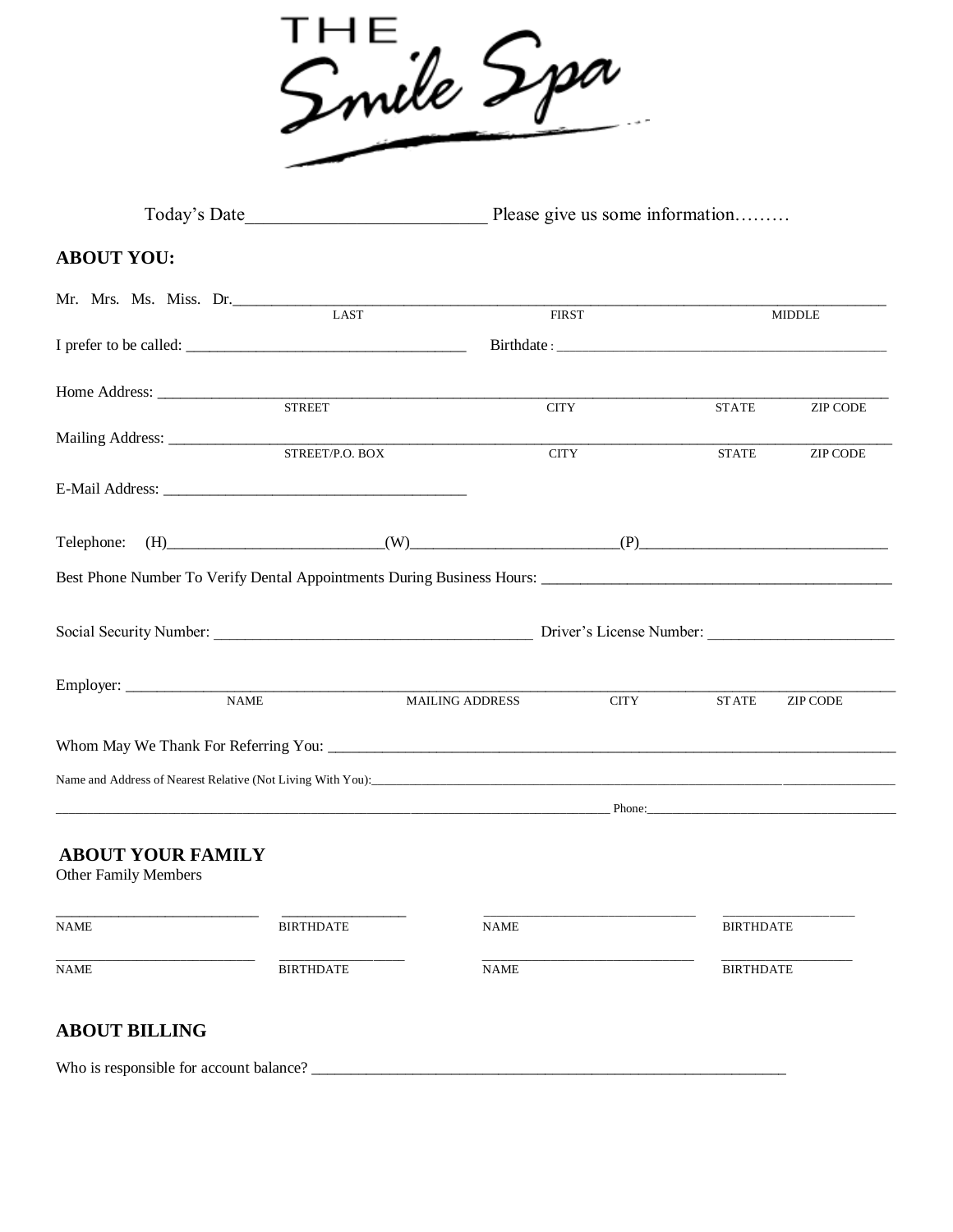## **Signs and Symptoms Dental Examination Checklist**

Name: \_\_\_\_\_\_\_\_\_\_\_\_\_\_\_\_\_\_\_\_\_\_\_\_\_\_\_\_\_ Age: \_\_\_\_\_\_\_\_\_\_\_\_\_ Date: \_\_\_\_\_\_\_\_\_\_\_

Please circle any of the following symptoms that you may be experiencing now or have experienced in the past.

#### **Symptoms**

- 1. Headaches
- 2. TMJ pain (Temporo-mandibular joint)
- 3. TMJ noise
- 4. Limited opening
- 5. Ear congestion
- 6. Vertigo (Dizziness)
- 7. Tinnitus (Ringing in the ears)
- 8. Dysphagia (Difficulty swallowing)
- 9. Loose teeth
- 10. Clenching/Bruxing/Grinding (Circle any that apply)
- 11. Facial pain (non-specific)
- 12. Tender, sensitive teeth
- 13. Difficulty chewing
- 14. Cervical (Neck) pain
- 15. Postural problems
- 16. Paresthesia of fingertips (Tingling)
- 17. Thermal sensitivity (Hot and/or cold)
- 18. Trigeminal nueralgia
- 19. Bell's Palsy
- 20. Nervousness/Insomnia
- 21. Sleep apnea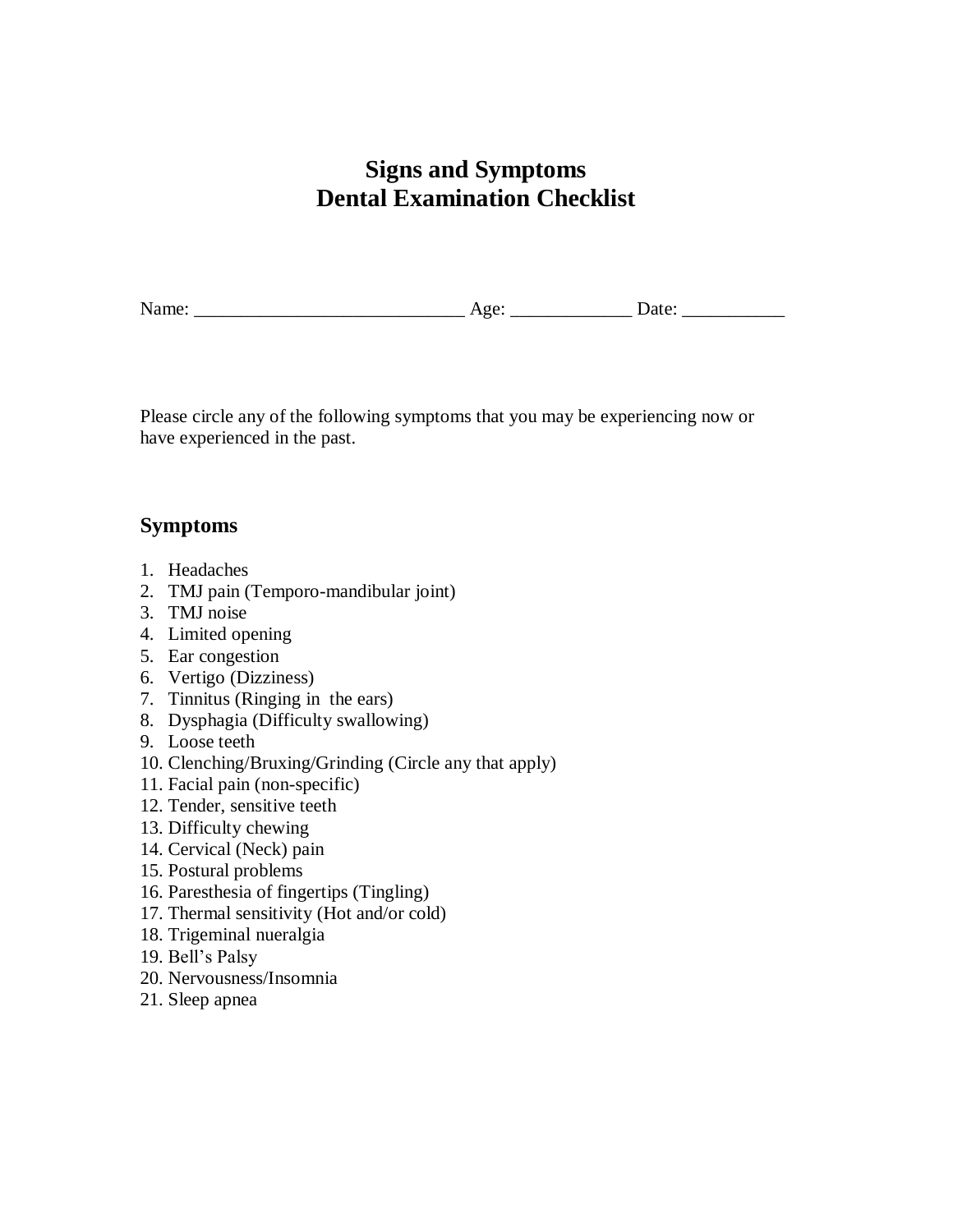#### **Dental History**

|     | Patient's Name                                                                                                                                                                                                                                                                                                                                                                                                                                                                                                                                                                             |  |  |
|-----|--------------------------------------------------------------------------------------------------------------------------------------------------------------------------------------------------------------------------------------------------------------------------------------------------------------------------------------------------------------------------------------------------------------------------------------------------------------------------------------------------------------------------------------------------------------------------------------------|--|--|
|     | Our dental office is very different than the average, ordinary dental office. We place a high emphasis on<br>helping you determine your present and future dental needs and creating a Personalized Dental Plan that<br>is specifically tailored to your specific desires and needs. What follows are some questions that will help us<br>discover what those desires and needs are. These may be about issues you have never thought about, but<br>thoughtful answers will help us to understand your personal situation so we can create an individual plan<br>suited perfectly for you. |  |  |
| 1.  | How long has it been since you have been to the dentist and what were you seen for?                                                                                                                                                                                                                                                                                                                                                                                                                                                                                                        |  |  |
| 2.  | What are your areas of concern right now or what is your major reason for seeing us?                                                                                                                                                                                                                                                                                                                                                                                                                                                                                                       |  |  |
| 3.  | Tell us your opinion about what you think the present state of the health of your mouth?                                                                                                                                                                                                                                                                                                                                                                                                                                                                                                   |  |  |
| 4.  |                                                                                                                                                                                                                                                                                                                                                                                                                                                                                                                                                                                            |  |  |
| 5.  |                                                                                                                                                                                                                                                                                                                                                                                                                                                                                                                                                                                            |  |  |
| 6.  | Tell us about any bad experiences.                                                                                                                                                                                                                                                                                                                                                                                                                                                                                                                                                         |  |  |
| 7.  |                                                                                                                                                                                                                                                                                                                                                                                                                                                                                                                                                                                            |  |  |
| 8.  |                                                                                                                                                                                                                                                                                                                                                                                                                                                                                                                                                                                            |  |  |
| 9.  |                                                                                                                                                                                                                                                                                                                                                                                                                                                                                                                                                                                            |  |  |
| 10. | Do you have any family members who already come to our office? YES NO Who?                                                                                                                                                                                                                                                                                                                                                                                                                                                                                                                 |  |  |
| 11. | What do you already know about our office and what are your expectations?                                                                                                                                                                                                                                                                                                                                                                                                                                                                                                                  |  |  |
|     | 12. Has fear ever been an issue for you in a dental office?<br><b>YES</b><br>N <sub>O</sub>                                                                                                                                                                                                                                                                                                                                                                                                                                                                                                |  |  |
|     | 13. Has time ever been a factor in getting your dental work done?<br><b>YES</b><br>N <sub>O</sub>                                                                                                                                                                                                                                                                                                                                                                                                                                                                                          |  |  |
|     | 14. Has the cost of dental treatment been a concern for you?<br><b>YES</b><br>NO.<br>What can we do to help you with this?                                                                                                                                                                                                                                                                                                                                                                                                                                                                 |  |  |
|     | 15. We have the unique ability to look at your mouth from 3 different perspectives, what<br>combination(s) of these would you like us to use for you?<br>As a cosmetic dentist.<br>As a general dentist.<br>As a functional (bite, TMJ) dentist.                                                                                                                                                                                                                                                                                                                                           |  |  |
|     | 16. At what point do you want us to initiate treatment?<br>When my tooth hurts/break.<br>When something worsens.<br>When something isn't ideal.                                                                                                                                                                                                                                                                                                                                                                                                                                            |  |  |
| 17. | What quality of dentistry do you want us to recommend?<br>"Just patch it"<br>Average<br>Ideal/Best we can provide.                                                                                                                                                                                                                                                                                                                                                                                                                                                                         |  |  |
|     | 18. Is there anything else you would like us to know?                                                                                                                                                                                                                                                                                                                                                                                                                                                                                                                                      |  |  |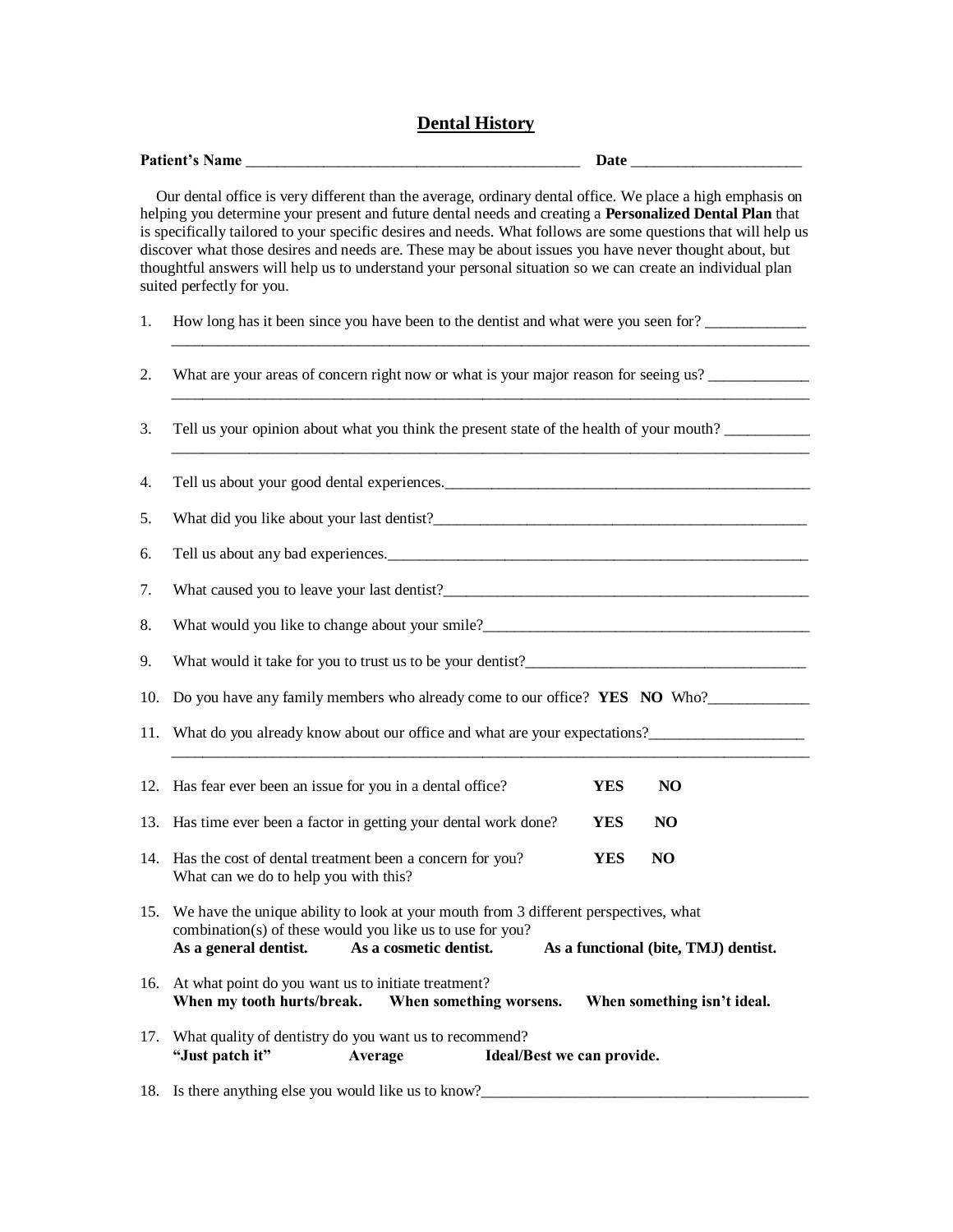### **Medical History**

| Patient's Name                                                                     | Date                                                                                        |
|------------------------------------------------------------------------------------|---------------------------------------------------------------------------------------------|
| Medical Doctor's Name                                                              | Phone                                                                                       |
| Are you under a doctor's care now? YES NO Why?                                     |                                                                                             |
|                                                                                    | Do we have your permission to contact her/him regarding your care? $YES$ NO                 |
|                                                                                    | Have you been hospitalized during the past two years? YES NO For what?                      |
|                                                                                    | Are you taking medications, pills or drugs? <b>YES</b> NO List drug(s) & reason for taking; |
| Do you require antibiotic pre-medication for your dental work? YES NO<br>What for? |                                                                                             |
| Are you allergic to any medications or substance? YES NO List:                     |                                                                                             |
| Women: Are you pregnant? YES NO How far along?                                     |                                                                                             |

#### **Please CIRCLE if you have ever had any of the following:**

| Allergies                      | Diabetes                | Hepatitis A                | Rheumatism              |
|--------------------------------|-------------------------|----------------------------|-------------------------|
| Anemia                         | <b>Dizziness</b>        | Hepatitis B                | <b>Scarlet Fever</b>    |
| Angina                         | Drug Addiction          | Hepatitis C                | <b>Seizures</b>         |
| <b>Artificial Heart Valve</b>  | Emphysema               | <b>Herpes</b>              | Shortness of Breath     |
| Artificial Hip/Joints          | Epilepsy                | <b>High Blood Pressure</b> | Sickle Cell Anemia      |
| Arthritis/Gout                 | <b>Excessive Thirst</b> | $HIV+ / AIDS$              | Sinus Trouble           |
| Asthma                         | Fainting                | Hypoglycemia               | Stroke                  |
| <b>Blood Disease</b>           | <b>Fever Blisters</b>   | Kidney Disease             | Swelling of Limbs       |
| <b>Blood Transfusion</b>       | Frequent Cough          | <b>Liver Disease</b>       | Tattoos/Body Piercing   |
| <b>Bruise Easily</b>           | Glaucoma                | Low Blood Pressure         | <b>Thyroid Disease</b>  |
| Cancer                         | Hay Fever               | Lung Disease               | <b>TMD/TMJ</b>          |
| Chemotherapy/Radiation         | <b>Heart Murmur</b>     | <b>Nervousness</b>         | <b>Tuberculosis</b>     |
| <b>Chest Pain</b>              | <b>Heart Pacemaker</b>  | Pain in Jaw Joints         | <b>U</b> lcers          |
| Cold Sores                     | <b>Heart Surgery</b>    | Parathyroid Disease        | <b>Venereal Disease</b> |
| <b>Congenital Heart Lesion</b> | <b>Heart Trouble</b>    | Psychiatric Care           | X-ray or Cobalt Tmt.    |
| Cortisone Medicine             | Hemophilia              | <b>Rheumatic Fever</b>     | <b>Yellow Jaundice</b>  |

Have you ever had any other serious illness not circle above? **YES NO**  Please describe in detail; \_\_\_\_\_\_\_\_\_\_\_\_\_\_\_\_\_\_\_\_\_\_\_\_\_\_\_\_\_\_\_\_\_\_\_\_\_\_\_\_\_\_\_\_\_\_\_\_\_\_\_

Are you being/have you ever been treated for cancer of any kind? **YES NO**  Please explain;

Do you wish to talk to the doctor privately about any problems/concerns? **YES NO**

| Patient Signature (Parent or Guardian) |              | Date |           |
|----------------------------------------|--------------|------|-----------|
|                                        |              |      |           |
|                                        | (Title) Date |      | <b>BP</b> |